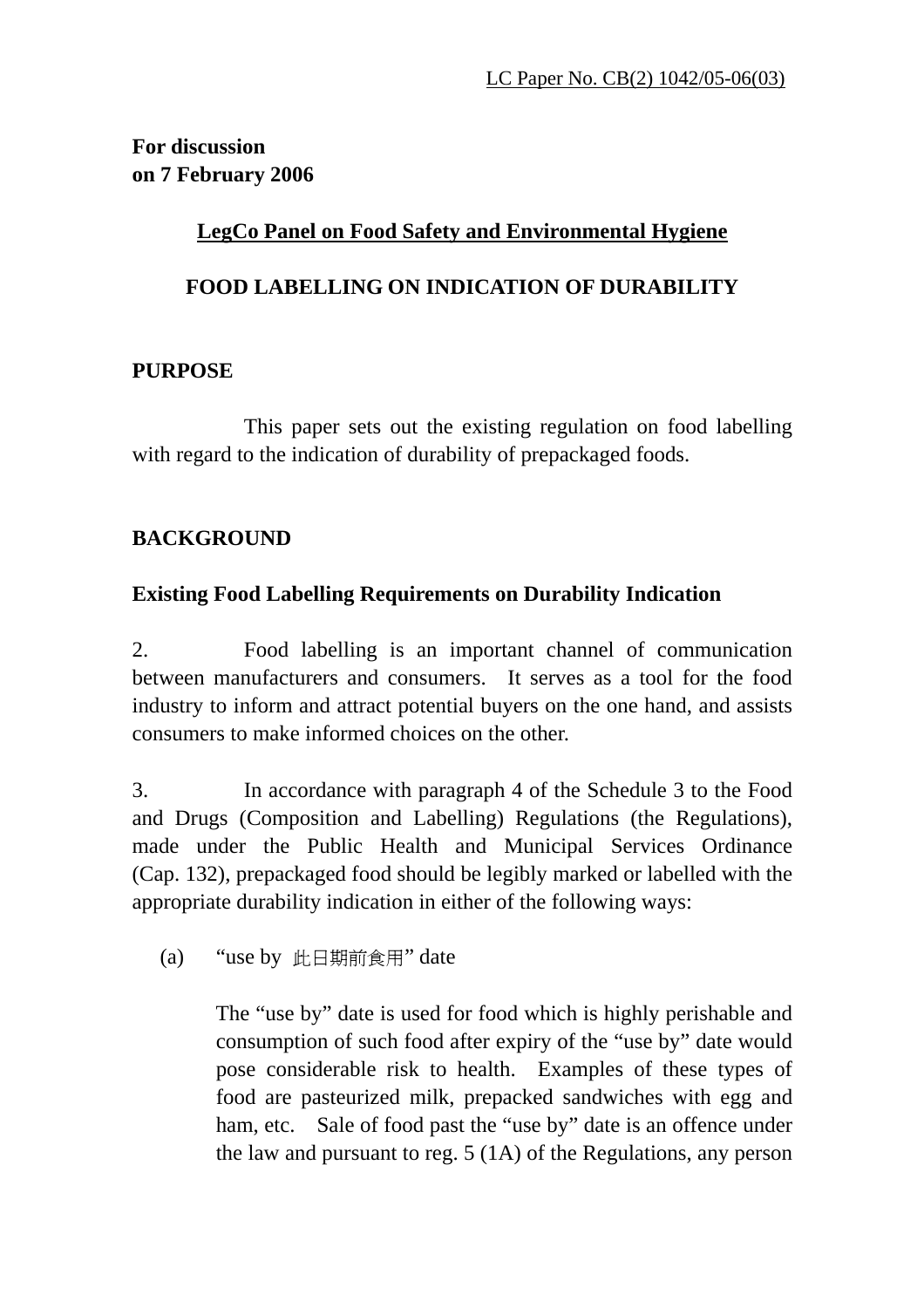who sells any food after the date shown as the "use by" date on food marked or labelled for the purposes of Schedule 3 commits an offence and is liable to a fine of \$50,000 and to imprisonment for 6 months.

(b) "best before 此日期前最佳" date

Except for the highly perishable prepackaged food mentioned above, a "best before 此日期前最佳" date is used for other foods to indicate the period for which the quality of food can reasonably be expected to retain its specific properties if properly stored. It does not mean that the food would necessarily perish after this date or would pose a risk to health. Examples of these types of food are canned products, bottled drinks, candies, etc.

4. The concept behind the method of indicating durability described above is that the food quality is indicated by "best before 此日期 前最佳" date, while food safety is indicated by "use by 此日期前食用" date. After the "use by" date, the food is not regarded as marketable. This principle is widely adopted in many countries.

# **Enforcement of Food Labelling Requirements on Durability Indication**

5. To ensure the statutory requirements on durability indication are duly observed by the food industry, regular inspections of food labels are carried out at retail outlets. Based on the results of inspections, appropriate follow-up actions are taken to enforce compliance with the requirements. In 2004 and 2005, we inspected over 100,000 food labels and instituted 50 prosecutions against the sale of foods beyond the expiry date.

6. Although the sale of prepackaged foods beyond the "best before" date is not an offence, food traders are advised to take good store management measures to prevent the sale of such foods in order to preserve their image as a responsible and reputable food seller. Store managers should take all necessary steps to ensure that prepackaged foods displayed for sale comply with the labelling requirements.